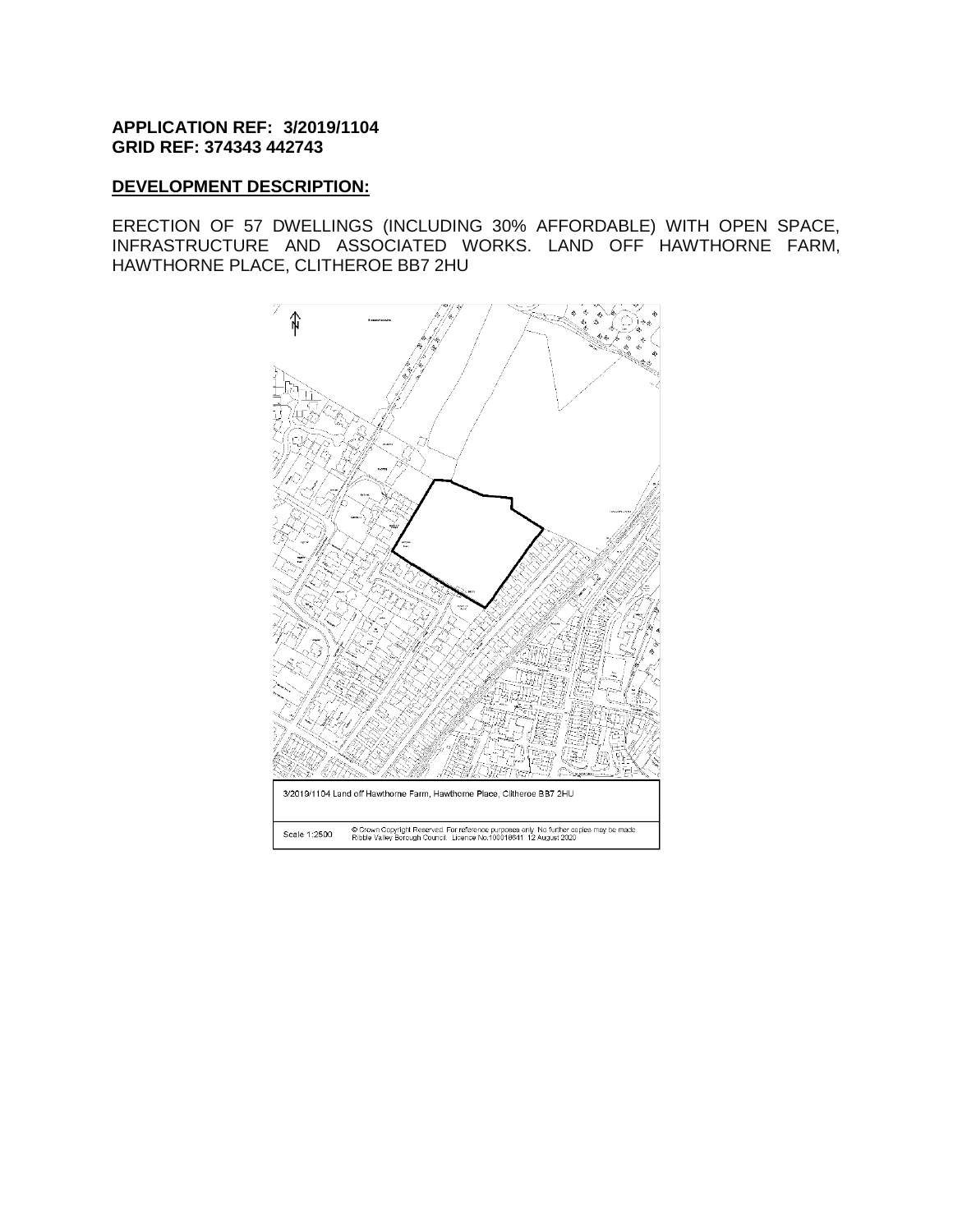# **CONSULTEE RESPONSES/ REPRESENTATIONS MADE:**

### **TOWN COUNCIL:**

Clitheroe Town Council object to the proposal for the following reasons:

- 1. The Town Council notes that in July 2018 RVBC's Planning Committee chose 3 sites in Clitheroe, one of which was Hawthorne Place, for the 'Additional Housing Land Allocations.' This was to be part of the NPPF buffer over and above the 5-year land supply. It was suggested the site could take around 40 dwellings but this application puts the figure at 58.
- 2. The Town Council notes that, according to the County's Highways Engineer:
	- The garage dimensions fall below the accepted 6m x 3m minimum dimensions and therefore cannot be considered as bona fide parking spaces. This being the case, the parking provision would fall below expectations.
	- Driveway parking spaces should be of adequate length to avoid vehicles overhanging the footway and wide enough to allow pedestrians (wheelchairs and pushchairs included) to gain access to the front door. Advice on parking space width is a width of 2.6m – 3.2m depending on layout.
	- The Town Council also notes that the size of the affordable houses is below recommended standards. Combining these three issues the Town Council therefore objects to the development on grounds of density.
	- Furthermore, the Town Council notes that the Transport Statement was written in October 2018 and therefore considers this to be out of date. The Town Council thinks that, due to the ongoing development in the Waddington Road area and Clitheroe in general, the Highways impact of the development can only properly assessed with an up to date Transport Statement with a traffic survey carried out on a day when local schools are open.
	- Finally, if Planning Committee is minded to approve the application, the Town Council would respectfully ask for a condition that helped alleviate flooding under Waddington Road bridge: likewise, one that saw the adoption of the stretch of road from Milton Avenue past Cowper Avenue and underneath the middle railway bridge; that wheel washes are used for all vehicles leaving the site and that the developer makes good any damage to Hawthorne Place and surrounding roads by construction traffic.

# **ENVIRONMENT DIRECTORATE (COUNTY SURVEYOR):**

The Highway Officer raised the following concerns on the originally submitted scheme however the proposed plans have been amended to address these:

# **Transport Statement**

**Personal Injury Accident -** The transport statement identifies the occurrence of 1 injury accident in the vicinity of the site (on Waddington Road near Brungerley Avenue). Since the report was compiled there has been a further injury collision reported involving a vehicle emerging onto Waddington Road from Eastham Place resulting in a slight injury. There are no collisions reported on Hawthorne Place or at its junction with Waddington Road.

**Proposed Access Arrangements -** To ensure that the proposed visibility splays are appropriate for this section of highway appropriate evidence in the form of an 85%ile speed survey carried out over a period of 7 days is required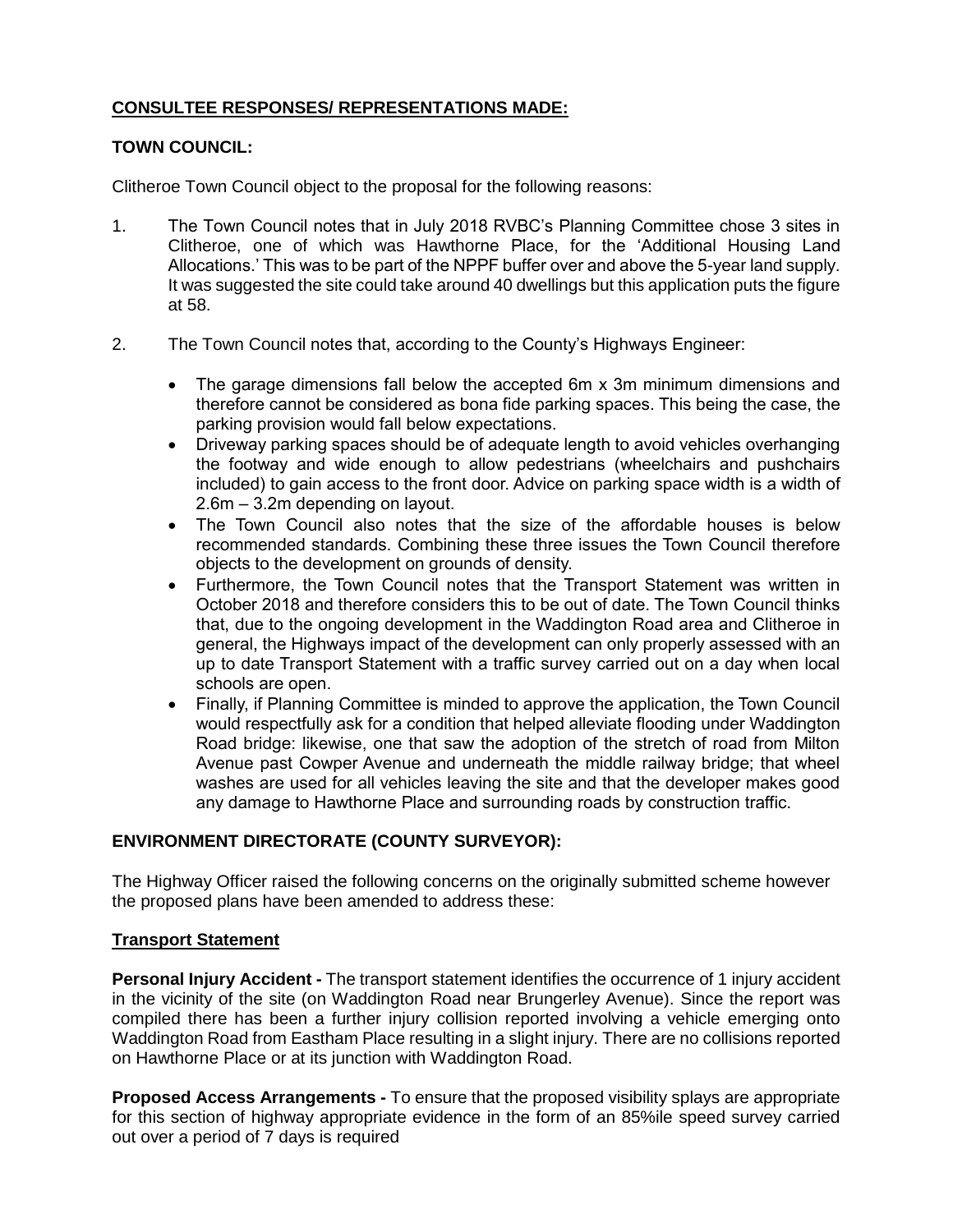**Car Parking -** It is unclear from the submitted documents whether or not the garages for part of the provision calculations or not. If they are then they should have a minimum internal dimension of 6m x 3m.

Driveway parking should be of sufficient length to accommodate the required parking scenario without any part of the vehicle overhanging the footway. Care will also need to be taken to ensure that the opening / closing of any garage door is not compromised by the parking.

**Servicing -** Details of the swept path analysis for refuse vehicle access Is required

### **Sustainable Transport**

**Walking -** It is recommended that the various routes into the town centre be audited and improvements identified where necessary. The area of this review should be Waddington Road and routes along Railway View Road to the bus interchange and rail station as well as crossing opportunities to the town centre.

**Cycling -** It is suggested that the applicant provides suitable storage opportunities for each residential unit either within the garages provided (taking into account the required minimum dimension for garages previously mentioned) or within garden sheds / purpose build cycle shelters.

**Public Transport -** The applicant has failed to identify the travel opportunities afforded by the proximity of the bus interchange (600m)

**Rail -** The nearest rail station is located adjacent to the bus interchange and offers an alternative transport opportunity, but the same pedestrian constraints will also be applicable (as identified above) and need to be addressed.

**Electric vehicles -** It will be necessary for each dwelling to have the facilities required to charge electric vehicles.

**Trip Generation -** The impact of the development traffic on the Railway View Road / Waddington Road junction is required.

**Proposed Layout -** Whilst generally acceptable, with the caveat regarding the swept path analysis for refuse vehicles being provided, there are a number of issues that will need attention.

- 1 There is no turning head provided for the cul-de-sac serving properties 41 46
- 2 There is no turning head provided for the cul-de-sac serving properties 37 40
- 3 The layout shows 2 types of junction splays being provided, radius and angular.

The preference is for the use of radiuses throughout the development

# **EAST LANCASHIRE HOSPITALS NHS TRUST:**

The NHS have requested a contribution of £38,754 to provide increased capacity for acute and planned health services within the Trust's Area for the first year of occupation.

# **LCC EDUCATION:**

There is a requirement for a financial contribution in respect of 14 primary school places and 6 secondary school education places.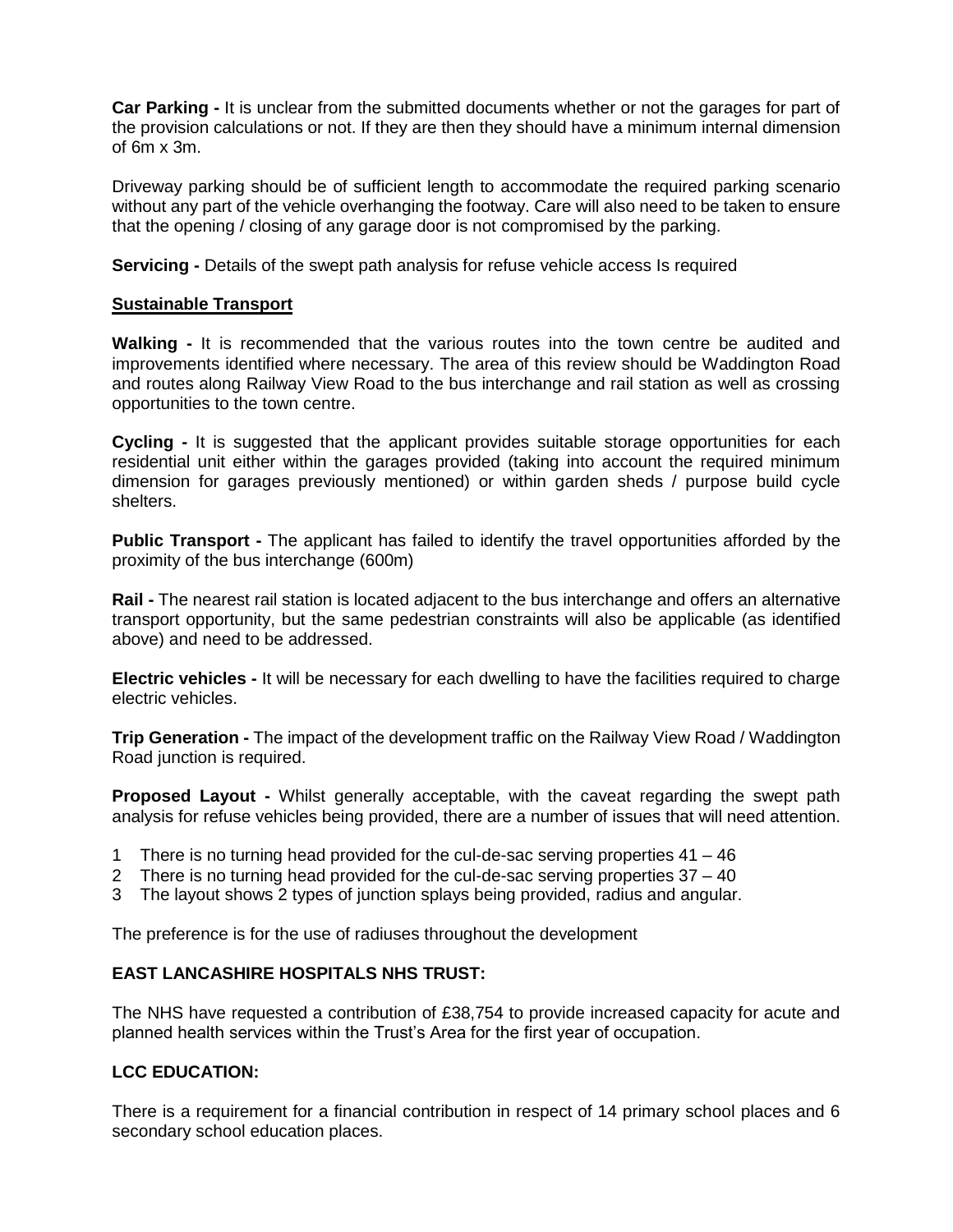# **LANCASHIRE FIRE AND RESCUE:**

No objections but gave advice with respect to access for fire appliances and water supplies that the development must adhere to satisfy building regulations.

# **CADENT GAS NETWORKS:**

No objection but request that an informative is added regarding the presence of pipelines within the site boundary.

# **ADDITIONAL REPRESENTATIONS:**

143 objections have been received with the concerns raised summarised as:

- Questions regarding the quality of the house builder.
- Increased traffic, congestion and demand for parking.
- Flood risk
- Lack of local need for housing
- Inadequate infrastructure and services to support additional housing.
- Loss of open fields
- Destruction of trees and wildlife.

### 1. **Site Description and Surrounding Area**

- 1.1 The application site is a roughly square and relatively flat parcel of land located at the end of Hawthorne Place. It is bounded on three sides by residential development with open land to the North.
- 1.2 Hawthorne Place leads directly to the site access and branches off to the West before terminating in a cul-de-sac. Hawthorne Farm is now surrounded by residential development constructed presumably on its former farm land. The existing dwellings close To Waddington Road date from the mid to late 20th century with more modern dwellings surrounding Hawthorne Farm.
- 1.3 There is a single point of access onto the wider road network via a priority junction onto Waddington Road. Hawthorne Place currently serves a residential development of approximately 55 properties.

#### 2. **Proposed Development for which consent is sought**

2.1 The application site lies within the settlement boundary of Clitheroe.

#### 3. **Relevant Planning History**

None.

#### 4. **Relevant Policies**

Ribble Valley Core Strategy Key Statement DS1 – Development Strategy Key Statement DS2 – Sustainable Development Key Statement H1 – Housing Provision Key Statement H2 – Housing Balance Key Statement H3 – Affordable Housing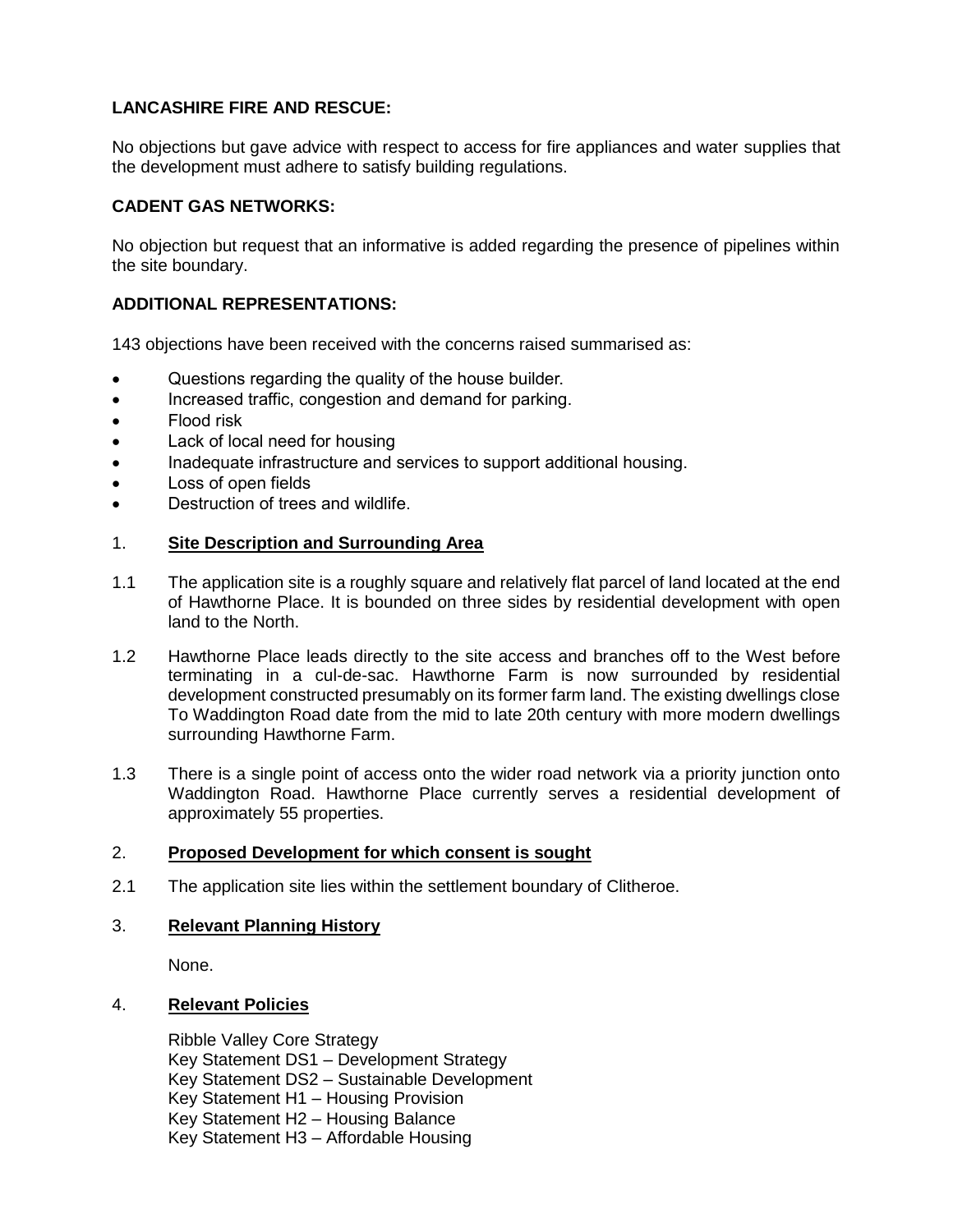Key Statement EN4 – Biodiversity and Geodiversity Key Statement DMI1 – Planning Obligations Key Statement DMI2 – Transport Considerations Key Statement DMG1 – General Considerations Key Statement DMG2 – Strategic Considerations Key Statement DMG3 – Transport and Mobility Key Statement DME2 Landscape and Townscape Protection Key Statement DMH1 Affordable Housing Criteria Key Statement DMB4 – Open Space Provision Key Statement DME3 — Site and Species Protection and Conservation Key Statement DME6 — Water Management Key Statement DMB5 — Footpaths and Bridleways

National Planning Policy Framework (NPPF) National Planning Practice Guidance (NPPG)

# 5. **Assessment of Proposed Development**

- 5.1 Principle:
	- 5.1.1 The site proposed for development lies within the identified settlement boundary of Clitheroe. Clitheroe is one of the principal settlements for new housing development as identified within policy DS1 of the Core Strategy. Growth in this location accords with the strategic considerations as per Policy DMG2 of the Core Strategy subject to the development being appropriate to the scale of and in keeping with, the existing settlement.
	- 5.1.2 The site proposed for housing development is also one which has been identified by the authority for housing by virtue of its inclusion in the Housing and Economic Development DPD (HED DPD site MM2/HAL4). The examination hearings of the HED DPD were held between 27th November 2018 and 24th January 2019 and the inspector's final report was issued on 10th September 2019. The inspector concluded in his report that the main modifications put forward by the Authority (Including the application site) were sound and meet the tests of compliance.
	- 5.1.3 The development of this site would effectively round off the extent of existing developments on Ribblesdale Place and Park Avenue; it would form a logical boundary of development with the open land to the North.
	- 5.1.4 The development proposes a housing mix and affordable housing which would meet the requirements outlined in policies H1 and H3 of the Core Strategy. The provision of affordable housing would be secured via a legal agreement.
	- 5.1.5 Therefore, the principle of development of the site for housing is acceptable however consideration still needs to be given to all other development management issues which are discussed below.

#### 5.2 Highway Safety and Accessibility:

5.2.1 The site is located within a central position of Clitheroe with close access to public transport links and local amenities. The site is located at the end of Hawthorne Place and would be a natural extension of this existing highway.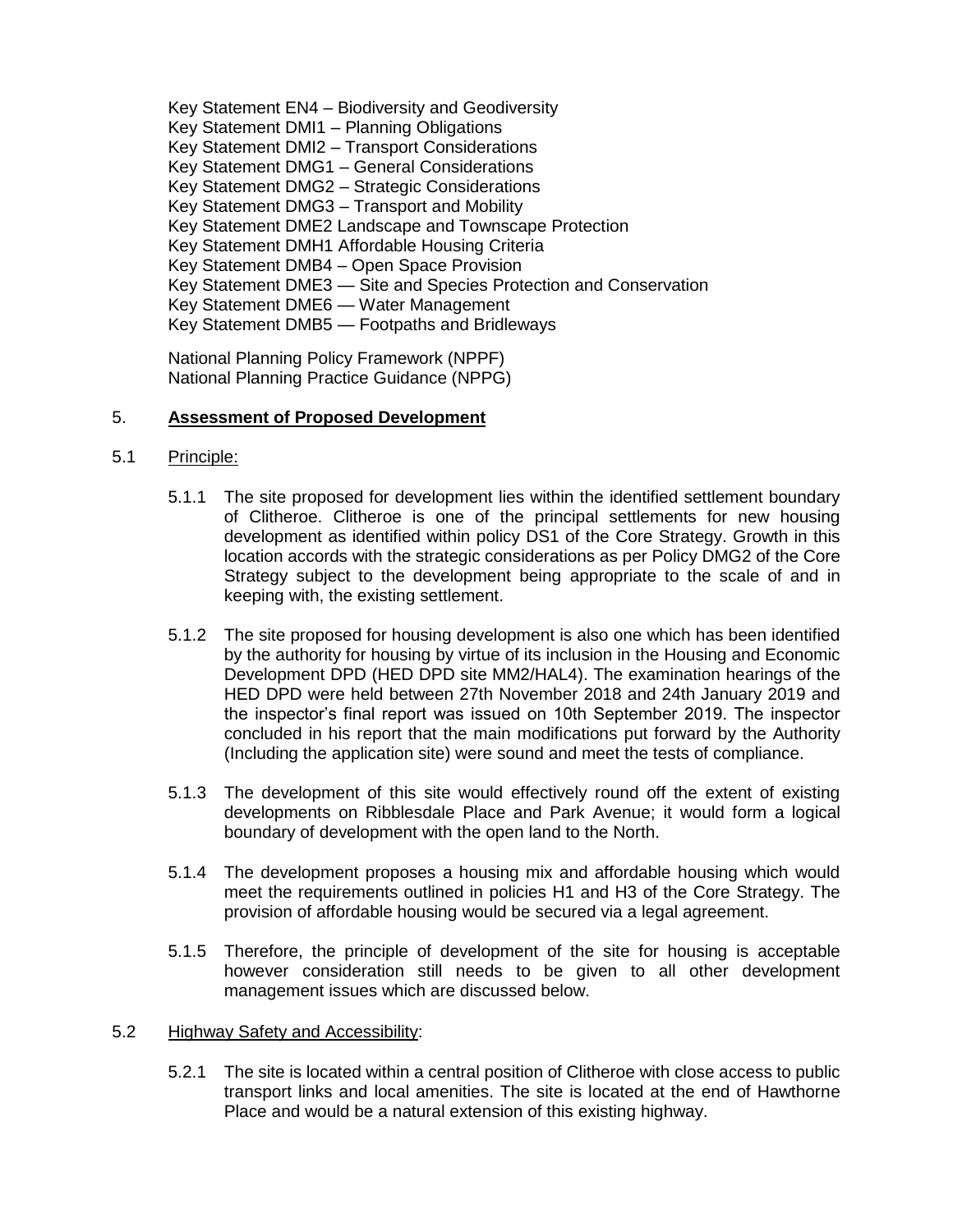- 5.2.2 LCC highways have provided detailed comments on the proposal and have no objections to the principle of development but sought some additional information further to the submitted transport assessment and amendment to the internal layout of the site. They did not feel that sufficient assessment of the impact of the development on the local road network, in particular the Railway View Road and Waddington Road junction, has been fully assessed and a sufficient level of evidence produced to support the applicant's assumption that the proposed development will have no material impact.
- 5.2.3 Further traffic surveys have not been possible over recent months due to the current pandemic and significant reduction of vehicular traffic as a result. However the matters raised have been discussed with the applicant and an addendum to the traffic survey has been submitted. The highway officer has been forwarded this information and their comments and any suggested conditions have been requested. It is recommended that members assess the application on the basis that there are no objections to the principle of development on highway grounds but any suitable conditions or further clarification would be sought before the application is determined.
- 5.2.4 The applicant has confirmed that the driveway lengths will meet current standards. Current advice is that parking spaces should have a width of 2.6m – 3.2m depending on layout. The proposed driveway lengths vary between min. 5.5m to 19m length, depending on the layout, and as such vehicle overhang onto footways will not occur. Driveway widths vary between min. 3.1m (single drive with separate access path to property) to 5m width, depending on the layout, and therefore comply with Building Regulations to allow passage of wheelchairs. For properties with parking spaces (not driveways), the private shared paths are separate from the parking to allow access for wheelchairs, again to comply with Building Regulations.
- 5.2.5 The garages previously fell short of the minimum recommended dimensions of 6x3 metres and were not large enough to accommodate an average car and storage. Given the density and layout of the site and likelihood that larger properties may have more than two cars there were concerns about the lack of parking and that any additional parking demand could not easily be accommodated on the street. This would have been likely to result in additional pressure for parking on surrounding streets which would cause inconvenience for existing residents and road users and potential highway safety issues. Therefore; confirmation was sought as to whether the parking provision met the requirement of:
	- $\bullet$  Single bed house  $-1$  car spaces per unit
	- $\bullet$  2 bedroom house  $-2$  car spaces per unit;
	- $\bullet$  3 bedroom house  $-2$  car spaces per unit and;
	- $\bullet$  3+ bedroom house  $-3$  car spaces per unit.
- 5.2.6 The applicant has responded to this request by providing a detailed breakdown of the number of spaces for each plot. There have also been some minor plot substitutions to facilitate the parking requirement. Those dwellings with internal garages now meet the recommended internal garage dimensions of a minimum of 3 x 6 metres.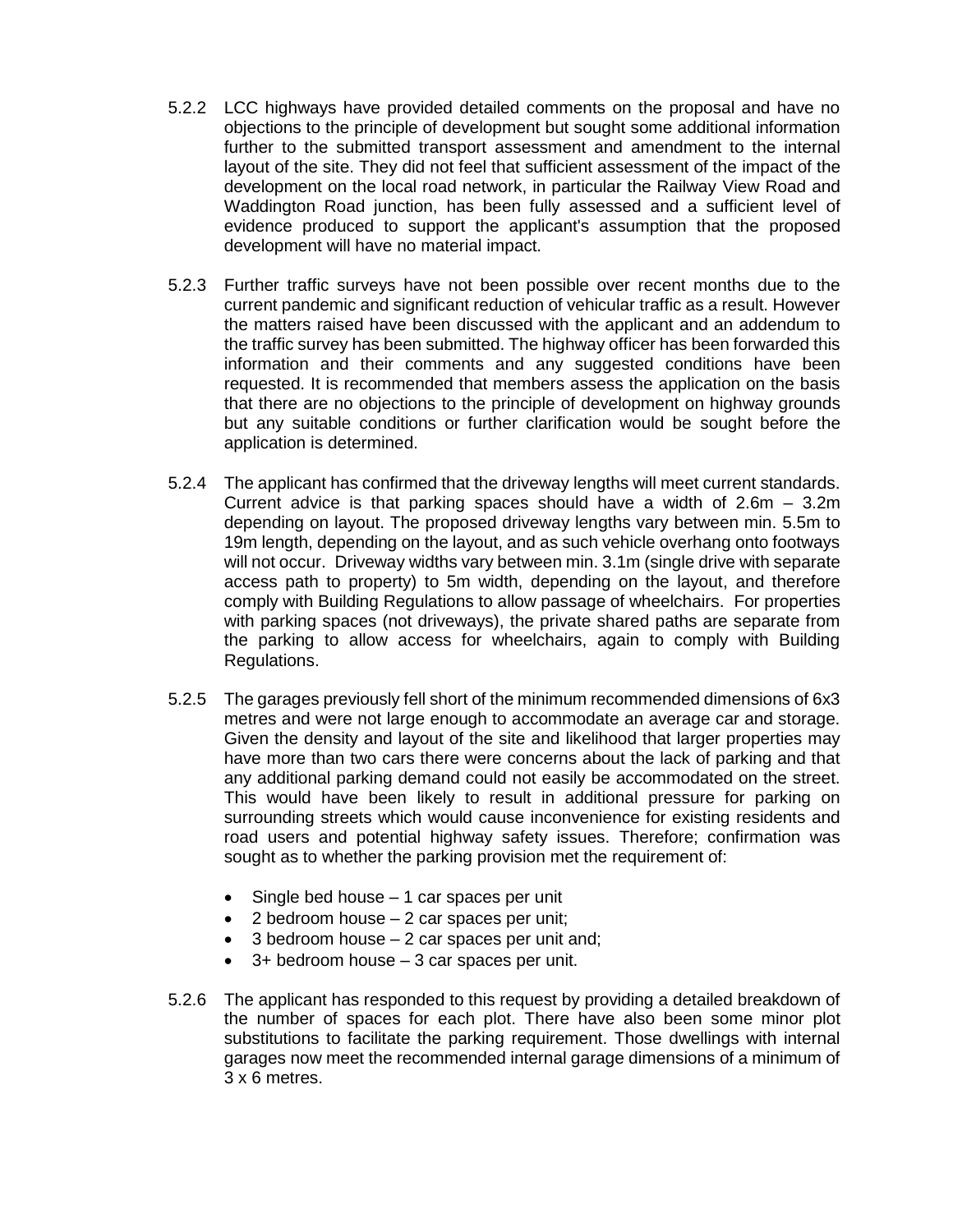5.2.7 The highway officer has offered no further comment on the revised drawings. However it is considered that they overcome the previous concerns and the parking provision is now acceptable.

# 5.3 Layout / Density:

5.3.1 The density is slightly higher than other comparable developments within the Ribble Valley, however the development represents an efficient use of the land in a sustainable location and does not appear out of place visually. At a national level the Framework advocates housing densities which enable the optimal use of the land. The applicant has also now demonstrated that the site can accommodate a sufficient level of off-street parking. The mix of house types includes rows of smaller properties which have a smaller footprint than those on developments surrounding the site; many of which are substantial properties with small gaps between them. The scheme includes a reasonable amount of public and private greenspace and landscaping to break up the built form.

# 5.4 Design:

5.4.1 The scheme presented is a fairly typical modern housing design consisting of a mixture of two storey dwellings arranged around cul-de-sacs. Properties are oriented so that there are no blank gables on the street frontages. The surrounding area is characterised by a mixture of modern and older properties in a variety of styles and materials. The site is not within a conservation area or within the setting of any listed buildings so the design is considered acceptable in this locality. Details of the exact choice of materials will be reserved by condition.

#### 5.5 Residential Amenity/ Noise:

5.5.1 The proposal is for a residential development in a residential area, so there are no conflicts in principle with regard to the land use. The proposed layout and position of windows is such that it meets adequate facing distances to both existing dwellings and between the new dwellings proposed. Boundary screening will ensure privacy for ground floor windows and private gardens at the rear with the principle elevations to the street being more open. The proposal does not raise any concerns with regard to overlooking or overshadowing.

# 5.6 Drainage / Flooding:

- 5.6.1 There have been concerns raised by a number of objectors with regard to flooding. It is evident that this field is poorly drained and collects surface water, particularly during recent flood events. A proper drainage system will be put in place as part of the development to ensure that the new properties are properly drained and the Lead Local Flood Authority (LLFA) have raised no objections. Furthermore, whilst a private matter, the drainage scheme has been amended following discussions between the developers and an adjacent land owner who were concerned about the impact on the drainage from their industrial premises and this issue has been resolved between the parties involved whilst also satisfying the requirements of the LLFA.
- 5.6.2 Concerns have also been raised with regard to localised flooding on Waddington Road where the railway passes over the highway. Whilst it is acknowledged that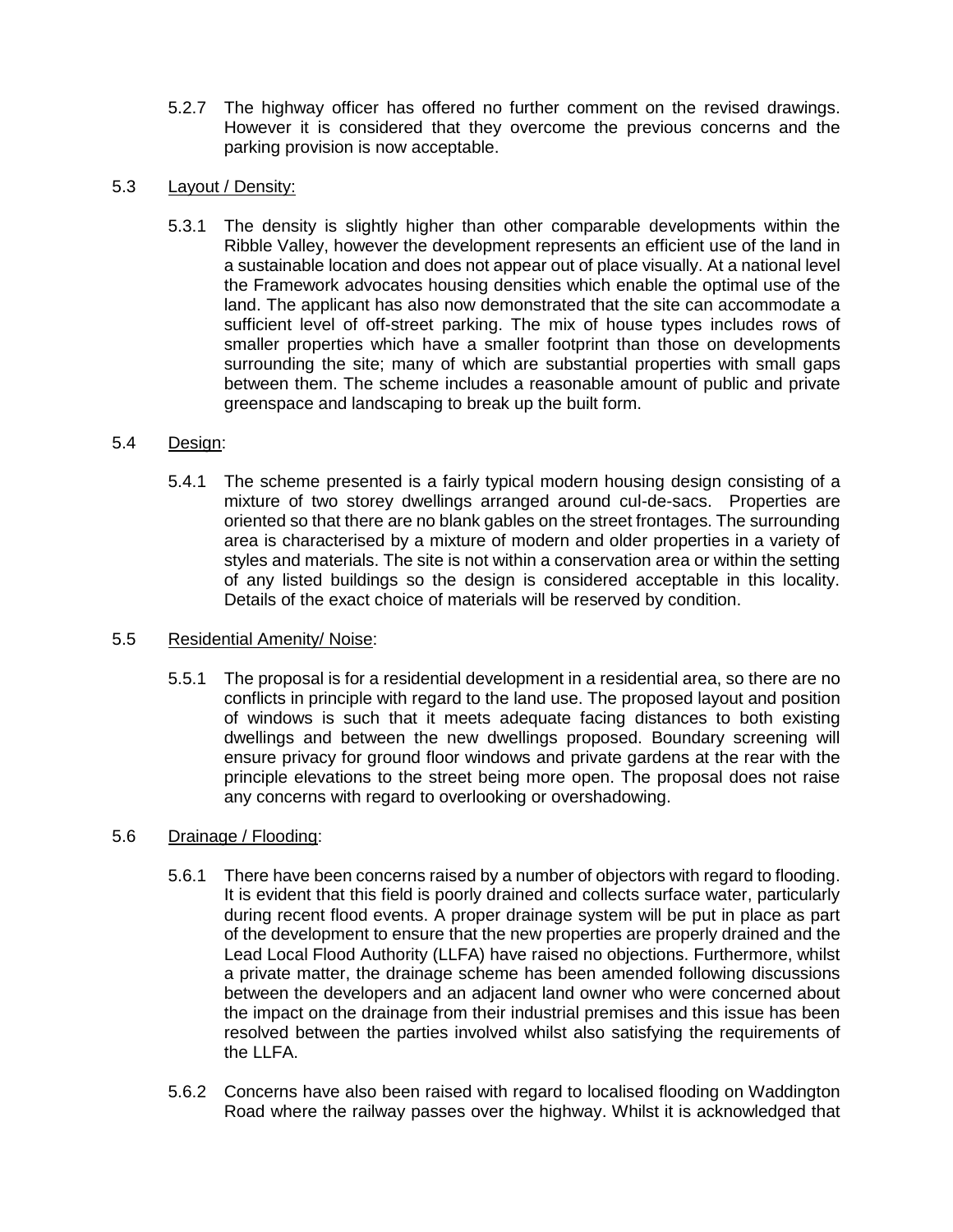this does occur, there is no evidence to suggest that this housing development would have a direct impact on or exacerbate this situation.

### 5.7 Trees and Wildlife

- 5.7.1 The application is accompanied by an arboricultural impact assessment, which identifies those trees which are to removed and retained. Those to be removed are identified as poor quality and there is no objection to their removal, the site will be landscaped and new trees and bushes planted which will ensure tree coverage is maintained. The ones identified for retention will be protected during development and includes so groups around the site boundaries which will soften the impact of the development.
- 5.7.2 There are some hedgerows within the site, those which are to be removed must be replaced with one of equal or greater length and native species are proposed to be planted to attract a variety of wildlife to provide a net gain for biodiversity. Bat and bird boxes should also be incorporated into the development and a condition requiring details of this will be imposed.
- 5.7.3 The requirement to adhere to the recommendations within the Arboricultural and Ecological Surveys will be controlled by condition.
- 5.8 Financial Contributions:

### Affordable Housing:

- 5.8.1 The proposal is for 58 dwellings comprising 4 x 2 bed, 30 x 3 bed, 13 x 4 bed and 11 x 5 bed (5 of which are 4/5 bed). The affordable housing offering is 30% as required by polices H3 and DMH1 of the Core Strategy and will be of the following type and tenure:
	- 4 x 2 bedroom affordable dwellings for over 55s
	- 5 x 3 bedroom open market dwellings for over 55s
	- 6 x 3 bedroom rented affordable dwellings
	- 7 x 3 bedroom intermediate dwellings.

The developer was requested to provide some bungalows as it is considered that there would be a demand for this type of accommodation in this area. However the developer has responded by saying that the dwellings proposed are fully compliant with building regulation M4(2). These ensure that dwellings are accessible and adaptable. They incorporate features which mean they are suitable for a wide range of occupants including elderly people and those with reduced mobility. Features include:

- Step free access into the building and associated parking.
- Step free access between the WC, living area, kitchen and eating areas on the entrance story of the house.
- Wider staircase to allow stair lift be fitted, should it be required.
- Provisions made so that level access showers can be fitted within the bathrooms.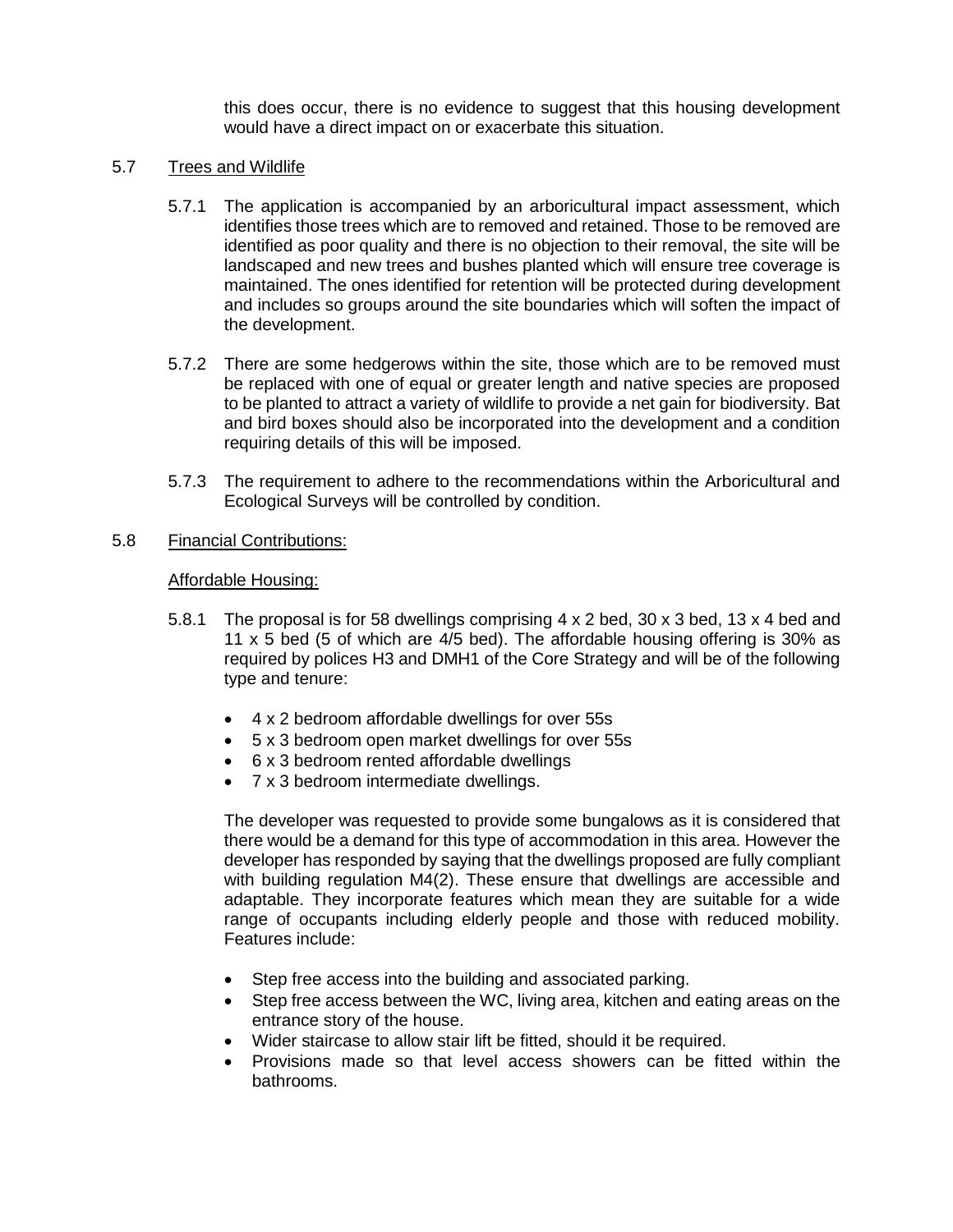5.8.2 The developer also considers that they have responded positively to preapplication advice in respect of this issue. Therefore, whilst bungalows would be desirable, the scheme presented complies with adopted core strategy policies and therefore it is not considered that refusal of permission would be justified on this issue alone.

### Education:

5.8.3 A financial contribution towards education provision within the borough has been requested as follows:

Primary places: £16,050.54 x 14 places = £224,707.56 Secondary places: £24,185.16 x 6 places = £145,110.96 is required. This was calculated based on the original layout and may be subject to change following re-consultation.

### Off-site recreation:

5.8.4 A contribution which is likely to be used for Clitheroe Castle Grounds and Park will be sought of £216.90 per person based on the following occupancy ratios

1 bed unit – 1.3 people 2 bed unit – 1.8 people 3 bed unit – 2.5 people 4 bed unit – 3.1 people 5+ bed unit – 3.5 people

5.8.5 These contributions will be secured through a Section 106 agreement which is currently being drafted.

# 6. **Conclusion**

6.1 The planning issues raised by objectors are discussed in the appraisal above. However, the proposal would contribute to housing supply in a sustainable location within the district. The applicant has responded to officer requests to improve the layout and the scheme presented is now considered to be an acceptable form of development in accordance with core strategy policies. Therefore, it is recommended accordingly.

RECOMMENDED: That the application be DEFERRED and DELEGATED to the Director of Economic Development for approval subject to the satisfactory completion of a Legal Agreement, within 3 months from the date of this Committee meeting or delegated to the Director of Community Services in conjunction with the Chairperson and Vice Chairperson of Planning and Development Committee should exceptional circumstances exist beyond the period of 3 months and subject to the following conditions:

1. The development must be begun not later than the expiration of three years beginning with the date of this permission.

REASON: Required to be imposed pursuant to section 91 of the Town and Country Planning Act 1990 as amended by Section 51 of the Planning and Compulsory Purchase Act 2004.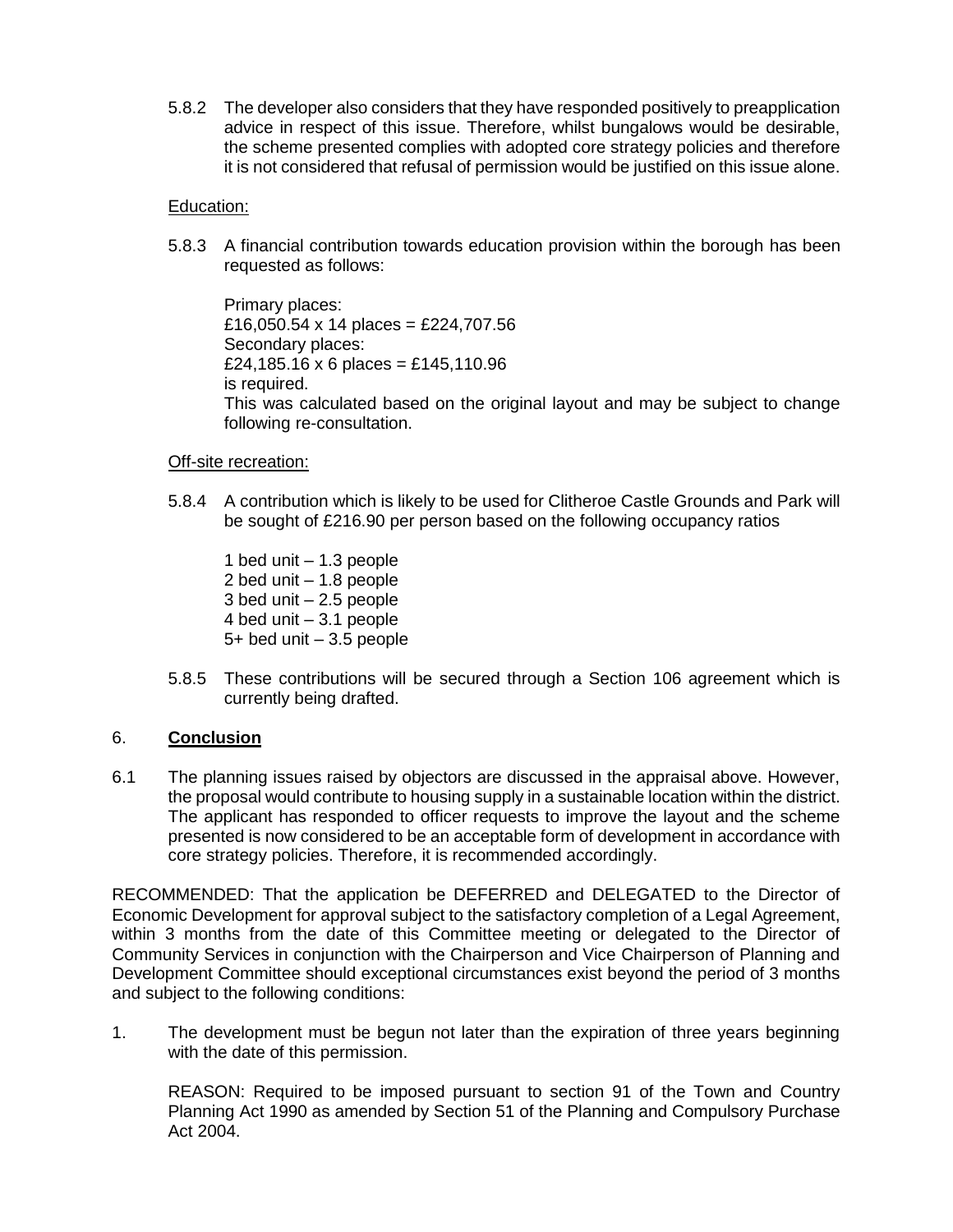2. Unless explicitly required by condition within this consent, the development hereby permitted shall be carried out in complete accordance with the proposals as detailed on drawings:

Plans Location Plan -HTF-L01 Planning Layout – HTF-PL01 Rev G Boundary Treatment Plan – HTF-BTP-302 Boundary Wall Details – SDW08/04 Fence Detail – SDF05 Knee Rail Detail – SDF12 Drainage and Levels Layout – C2091 – P03

**Housetypes** Alnmouth – 2 Bed Barton – 3 Bed Burnham – 4 Bed Coniston – 4 Bed Danbury – 3 Bed Delamere – 3 Bed Holywell – 5 Bed Lockwood – 3 Bed Marston – 4/5 Bed

REASON: For the avoidance of doubt and to clarify which plans are relevant to the consent.

#### *Materials*

3. Prior to the commencement of above ground construction of the development hereby approved full details of the external materials and surfacing materials shall be submitted to and approved in writing by the Local Planning Authority. The development thereafter shall be constructed in accordance with the approved materials.

REASON: To ensure that the appearance of the development is appropriate to the character and setting of the area.

#### *Residential Amenity*

4. No building or engineering operations within the site or deliveries to and from the site shall take place other than between 07:30 hours and 18:00 hours Monday to Friday and between 08:30 hours and 14:00 hours on Saturdays, and not at all on Sundays or Bank Holidays.

REASON: In order to protect the amenities of existing residents and land uses.

*Highways* 

*Construction Plan*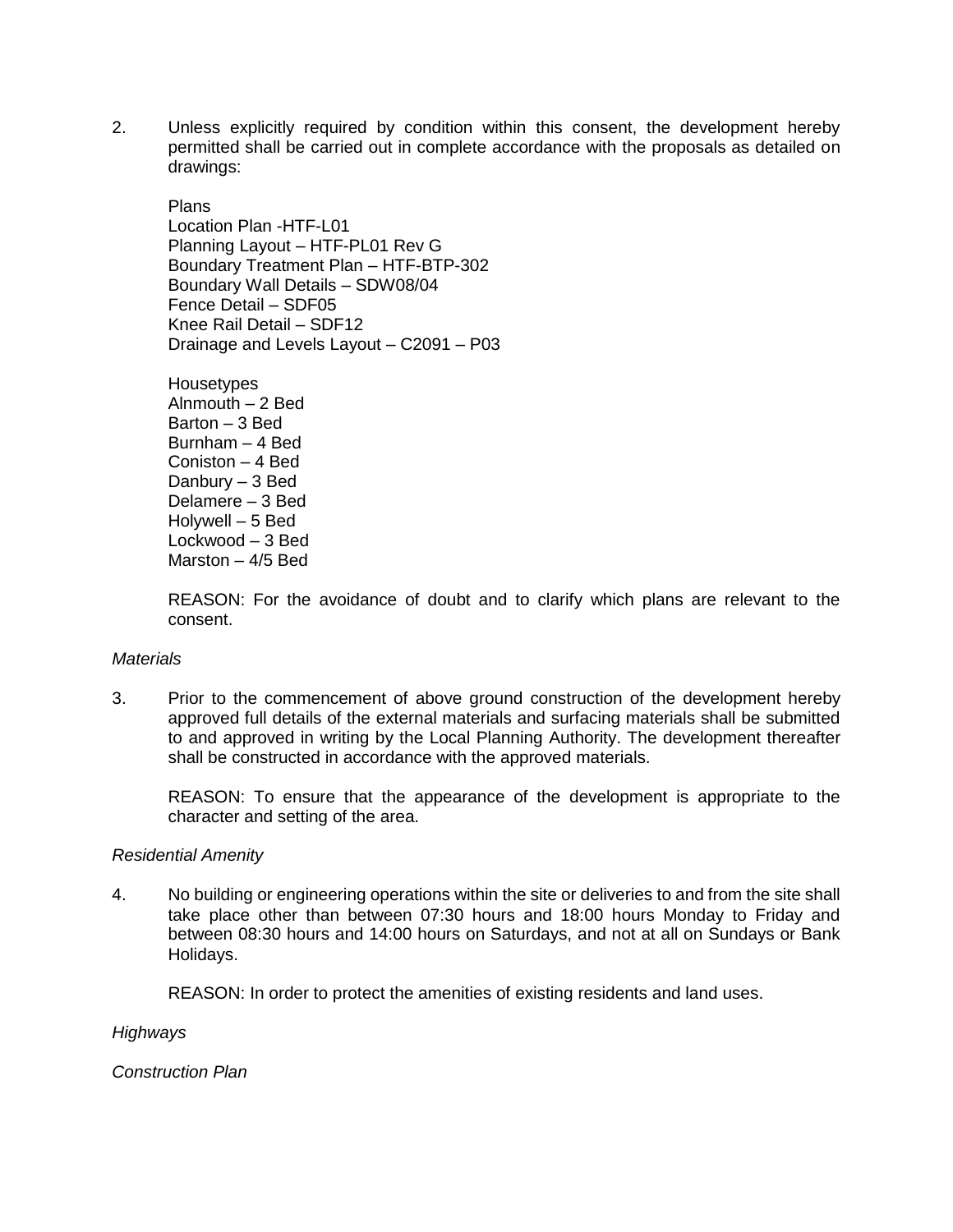- 5. No development shall take place until a Construction Method Statement has been submitted to and approved in writing by the Local Planning Authority. For the avoidance of doubt the submitted statement shall provide details of:
	- A. The location of parking of vehicles of site operatives and visitors
	- B. The location for the loading and unloading of plant and materials
	- C. The location of storage of plant and materials used in constructing the development
	- D. The locations of security hoarding
	- E. The location and nature of wheel washing facilities to prevent mud and stones/debris being carried onto the Highway (For the avoidance of doubt such facilities shall remain in place for the duration of the construction phase of the development) and the timings/frequencies of mechanical sweeping of the adjacent roads/highway
	- F. Periods when plant and materials trips should not be made to and from the site (mainly peak hours but the developer to identify times when trips of this nature should not be made)
	- G. Measures to ensure that construction and delivery vehicles do not impede access to adjoining properties.

The approved statement shall be adhered to throughout the construction period of the development.

REASON: In the interests of protecting residential amenity from noise and disturbance and to ensure the safe operation of the Highway.

6. Each dwelling shall have been provided with an electric vehicle charging point in a location suitable to enable electric vehicles to be charged at the dwelling prior to its first occupation.

REASON: To ensure that the development provides adequate and appropriate sustainable transport options and in the interest of lowering emissions resultant from vehicular movements associated with the development.

7. All car parking and manoeuvring areas, shown on the approved plans, shall be marked out and made available for use before each dwelling, to be served by such areas, is brought into use. The approved parking and manoeuvring areas shall be permanently maintained as approved thereafter.

REASON: To allow for the effective use of the parking areas.

8. The garage(s) hereby approved shall be kept available for the parking of vehicles ancillary to the enjoyment of the household(s) and shall not be used for any use that would preclude the ability for their use for the parking of private motor vehicles, whether or not permitted by the provisions of the Town and Country Planning (General Permitted Development) Order 2015 or any order amending or revoking and re-enacting that order.

Reason: To ensure that adequate parking provision is retained on site that limits the visual impact of the parked motor-vehicle upon the street scene/area.

#### *Ecology and trees*

9. The development hereby approved shall be carried out in complete accordance with the recommendations and ecological enhancement measures detailed within Section 5 of the submitted Ecological Survey and Assessment (Ref: 2019-283 - September 2019).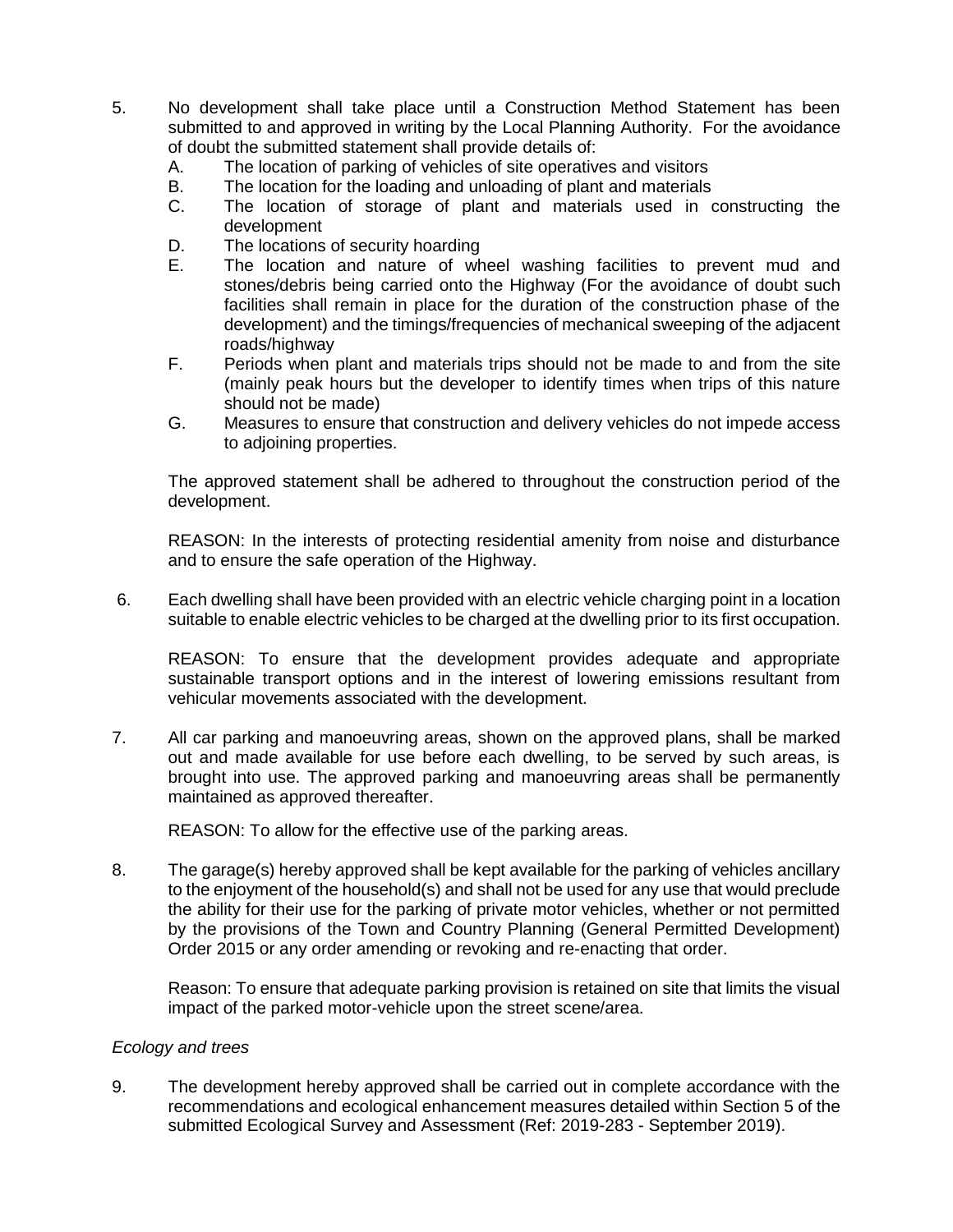REASON: In the interests of biodiversity and to enhance opportunities for species of conservation concern and reduce the impact of development.

10. No above ground level works shall commence or be undertaken on the construction of any dwelling until details of the provisions to be made for building dependent species of conservation concern, artificial bird nesting boxes and artificial bat roosting sites have been submitted to, and approved in writing by the Local Planning Authority.

For the avoidance of doubt the details shall be submitted on a dwelling/building dependent bird/bat species site plan and include details of plot numbers and the numbers (there shall be at least 1 nest brick/bat tile per dwelling) of artificial bird nesting boxes and artificial bat roosting site per individual dwelling and type. The details shall also identify the actual wall and roof elevations into which the above provisions shall be incorporated.

The artificial bird/bat boxes shall be incorporated into those individual dwellings during construction and be made available for use before each such dwelling is occupied and thereafter retained. The development shall be carried out in strict accordance with the approved details.

REASON: In the interests of biodiversity and to enhance nesting/roosting opportunities for species of conservation concern and protected species.

11. All trees identified to be retained within the submitted Arboricultural Impact Assessment Ref: P1239.19 September 2019, drawing P1239.19.01/02 shall be enclosed with temporary protective fencing in accordance with BS5837:2012 [Trees in Relation to Demolition, Design & Construction]. The fencing shall be retained during the period of construction and no work, excavation, tipping, or stacking/storage of materials shall take place within such protective fencing during the construction period.

REASON: To ensure that existing trees are adequately protected during construction in the interests of the visual amenity of the area.

12. Any removal of vegetation, including trees and hedges, should be undertaken outside the nesting bird season (March to August) unless an up-dated pre-clearance check has by carried out by a licensed ecologist on the day of removal and no nesting birds are present. The up-dated pre-clearance check shall be have submitted to the Local Planning Authority prior to the removal of any trees and/or hedges.

REASON: To ensure that there are no adverse effects on the favourable conservation status of birds and to protect the bird population from damaging activities.

13. No above ground works shall commence on site until details of a scheme for any external building or ground mounted lighting/illumination, has been submitted to and approved in writing by the local planning authority.

For the avoidance of doubt the submitted details shall include luminance levels and demonstrate how any proposed external lighting has been designed and located to avoid excessive light spill/pollution and shall include details to demonstrate how artificial illumination of important wildlife habitats is minimised/mitigated.

The lighting schemes shall be implemented in accordance with the approved details and retained as approved

REASON: To enable the Local Planning Authority to exercise control over development which could prove materially harmful the character and visual amenities of the immediate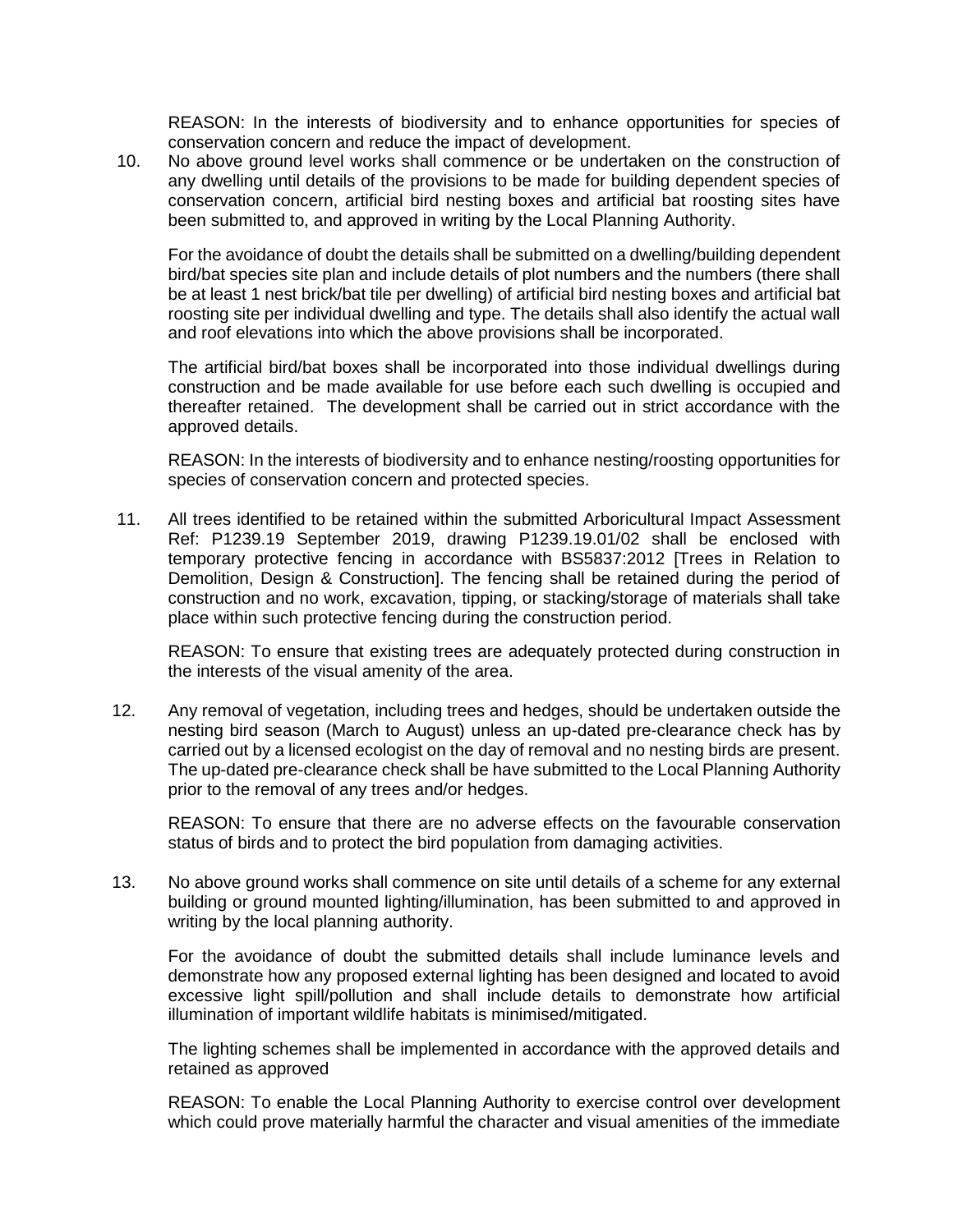area and to minimise/mitigate the potential impacts upon protected species resultant from the development.

14. Notwithstanding the submitted details, prior to any dwelling being occupied, details/elevations at a scale of not less than 1:20 of the proposed boundary walling, gates and fencing shall have been submitted to and approved by the Local Planning Authority and these details shall identify the measures to be taken to encourage habitat connectivity throughout the site. The development shall be carried out in strict accordance with the approved details.

REASON: In order that the Local Planning Authority may ensure that the detailed design of the proposal is appropriate to the locality and to enhance biodiversity.

#### *Landscaping*

15. Within three months of commencement of development on site, a scheme/timetable of phasing for the approved landscaping areas shall have been submitted to and approved in writing by the Local Planning Authority. The development shall be carried out in strict accordance with the duly approved timings and phasing's and the areas which are landscaped shall be retained as landscaped areas thereafter. Any trees or shrubs removed, dying, being severely damaged or becoming seriously diseased within five years of planting shall be replaced by trees or shrubs of similar size and species to those originally required to be planted.

REASON: To ensure the proposed landscaped areas are provided on a phase by phase basis.

16. Prior to occupation of the first dwelling, a landscape management plan including long term design objectives, management responsibilities and maintenance schedules for all landscaped areas (other than within curtilages of buildings), shall be submitted to and approved in writing by the Local Planning Authority. The site thereafter shall be managed and maintained in accordance with the approved plan for a minimum period of 25 years.

REASON: To ensure the proper long-term management and maintenance of the landscaped areas in the interests of visual amenity and biodiversity enhancement.

### **UPDATE FOLLOWING 24 SEPTEMBER PLANNING AND DEVELOPMENT COMMITTEE MEETING:**

On 24 September 2020 Committee were Minded to Refuse the application due to lack of bungalows for over 55s and the high density of the proposed development. A decision on the application was deferred to enable the Director of Economic Development and Planning to draft an appropriate refusal reason relating to the principle of development.

The recommendation remains that the application should be deferred and delegated for approval. For Committee's information following the 24th September meeting, the following additional information has been received:

The applicants sought to overcome the specific concerns raised by Committee in advance to a decision being made. A final amended plan was received on 4 January 2021. It was not considered necessary to re-consult neighbours as the proposed changes were minor.

The key changes are: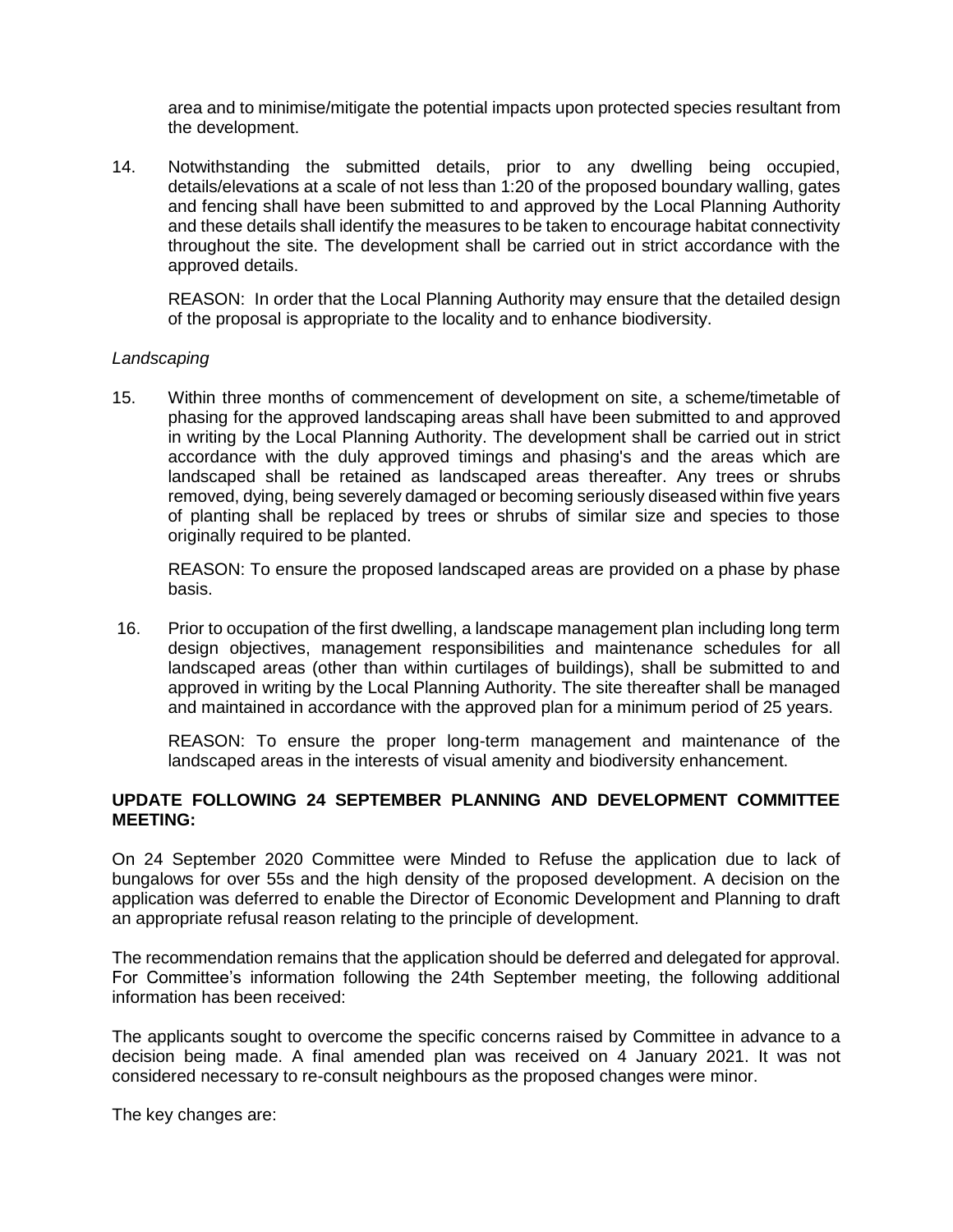- A reduction in the number of dwellings by one dwelling
- Amendments to housing mix and layout to provide of 4 affordable rented bungalows to the west as well as 5 open market housing for over 55's, AD Part M4(2) compliant.
- Minor changes to layout of South Eastern corner to reflect the above changes.
- Amendments to kerb radii

Further correspondence has been received from some of the objectors but no new material planning issues have been raised. However, these objectors are concerned that there hasn't been more input from consultees, such as the Highway Authority, Environment Agency and Lead Local Flood Authority.

In response to these specific concerns; the Highway Authority was asked to provide additional comments to confirm their current position following the discussions at the previous committee meeting. These comments were received on 17<sup>th</sup> November. In summary the Highway Officer confirmed that in their opinion the impact on the highway network was not severe enough to warrant a refusal on highway safety grounds. They did however request some amendments to the internal layout which have been addressed by the amended plan.

With regard to concerns about flooding, a flood risk assessment was submitted with the application. The site is in flood zone 1 which is the lowest risk of flooding from main rivers, therefore the Environment Agency did not need to be consulted. The risk of flooding from other sources has been concluded to be low. Whilst it is accepted that the field is poorly drained, a housing development will have formal drainage systems put in place and United Utilities, who have no objection in principle, have suggested several conditions to ensure that the proposal will not increase surface water run off or pollution.

Since the last committee meeting the Lead Local Flood Authority have provided comments in relation to the proposal. In summary, as the plans have evolved since the original submission they have asked that the flood risk assessment and drainage strategy be updated to reflect the latest proposals to ensure that any risks are mitigated. It should be noted that the planning process can only seek to ensure that development does not cause increased risk from flooding but cannot be used as a tool to improve an existing situation elsewhere.

LCC education have reassessed the education contributions given the length of time that has lapsed since their original assessment in order that their request remains CIL compliant.

Based on information as of 12 October 2020 with respect to projected requirements for school places, LCC were seeking a contribution of:

15 Primary places: £16,749.96 x 15 places = £251,249.40 7 Secondary places: £23,061.75 x 7 places = £161,432.25 This is a slight uplift on the original requirement.

A further assessment has been requested as another 3 months has lapsed.

Should Committee still be minded to refuse the application the following reasons are recommended:

1. The proposal is considered contrary to Policy DMG1 of the Adopted Core Strategy for the Ribble Valley. The density of the development proposed will be an over intensive use of the site which is at odds with the prevailing pattern of development in the locality.